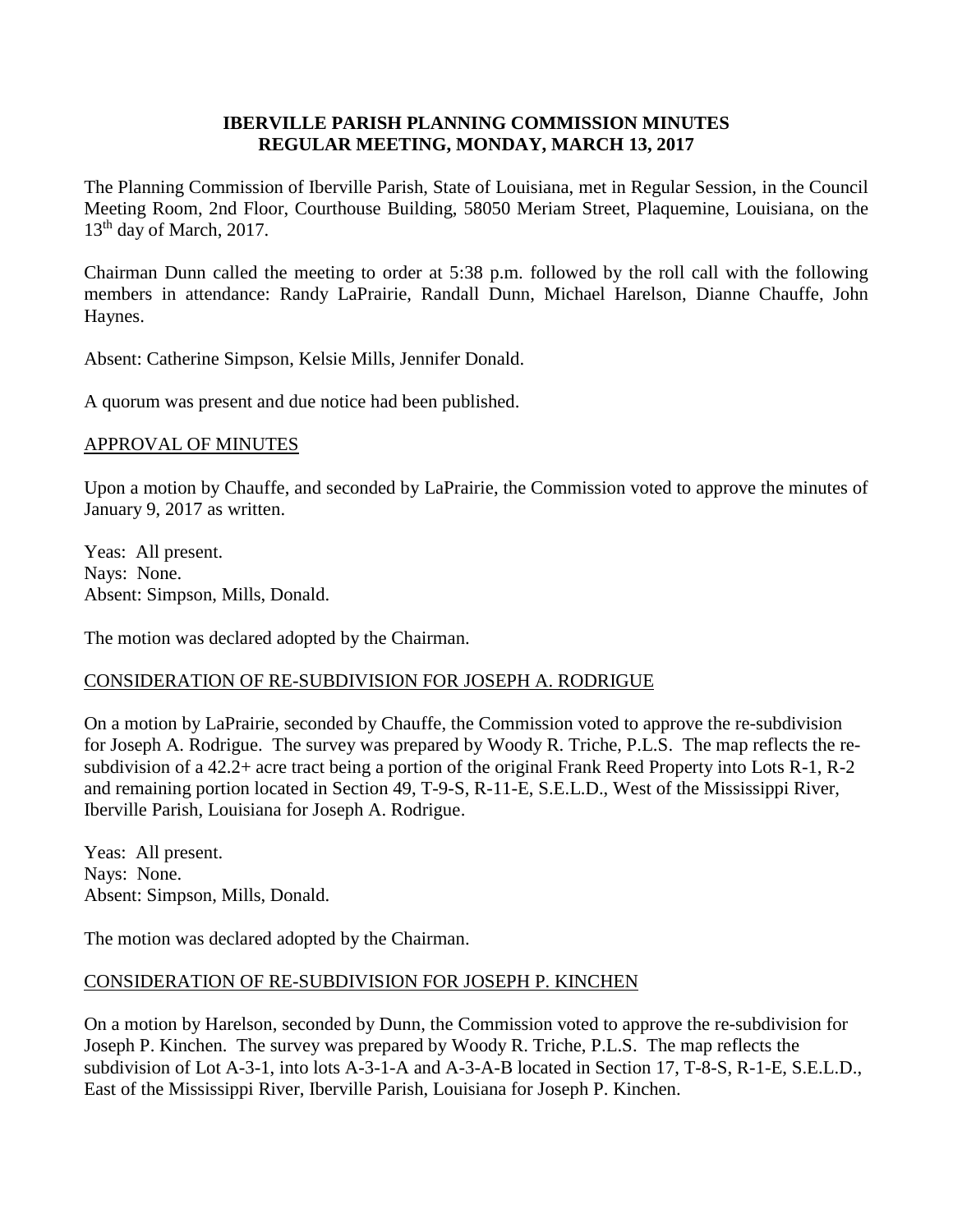Yeas: All present. Nays: None. Absent: Simpson, Mills, Donald.

The motion was declared adopted by the Chairman.

Commissioner Simpson is now present.

## CONSIDERATION OF RE-SUBDIVISION FOR ESSENTIAL FEDERAL CREDIT UNION

On a motion by Dunn, seconded by Harelson, the Commission voted to approve the preliminary drawing of the re-subdivision for Essential Federal Credit Union. The survey was prepared by Landsource Incorporated. The map reflects the subdivision of Lot 2-A-1-B into Lots 2-A-1-B-1 and 2-A-1-B-2 being a portion of Homestead Plantation located in Section 9, T-9-S, R-12-E, Southeast Land District, West of the Mississippi River, Iberville Parish, Louisiana for Essential Federal Credit Union.

Yeas: All present. Nays: None. Absent: Mills, Donald.

The motion was declared adopted by the Chairman.

#### CONSIDERATION OF EXCHANGE FOR BONNIE DUNLAP

On a motion by Chauffe, seconded by Haynes, the Commission voted to approve the exchange of property for Bonnie Dunlap. The survey was prepared by Patin Engineers & Surveyors, Inc. The map reflects the exchange of property between lot 3-C and into Lot 3-A-1 into Lot 3-C-1 and Lot 3-A-1-B located in Section 17, T-8-S, R-1-E, Southeast Land District, East of the Mississippi River, Iberville Parish, Louisiana for Bonnie M. Dunlap.

Yeas: All present. Nays: None. Absent: Mills, Donald.

The motion was declared adopted by the Chairman.

#### CONSIDERATION OF EXCHANGE FOR JOSHUA GOURGUES

On a motion by Harelson, seconded by Simpson, the Commission voted to approve the exchange of property contingent the correction of the title block, and the lot number designation of 22 A. The survey was prepared by Patin Engineers & Surveyors, Inc. The map reflects the exchange of property between Lot 21 and Lot 22 (Homestead Plantation) into Lot 21-A and Lot 22-A located in Section 11, T-9-S, R-12-E, Southeast Land District, West of the Mississippi River, Iberville Parish, Louisiana for Joshua Gourgues.